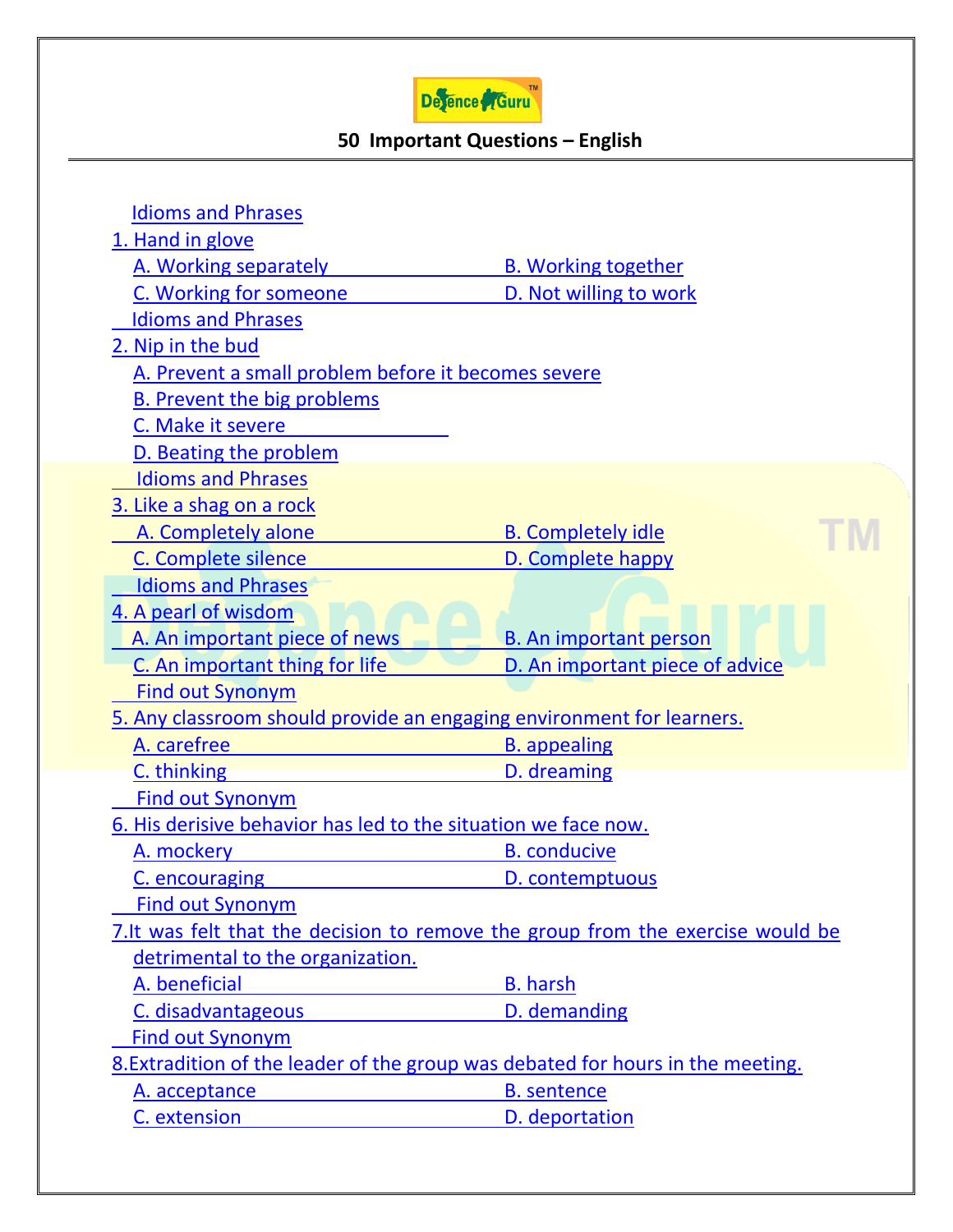[Find out Synonym](https://www.defenceguru.co.in/)

9. Learning of foreign language should not impede one's mother tongue learning.

| A. facilitate                                                                | <b>B.</b> acts for  |
|------------------------------------------------------------------------------|---------------------|
| C. hinder                                                                    | D. accept           |
| <b>Find out Synonym</b>                                                      |                     |
| 10.A good work place shall not encourage ineptitude even in a hidden manner. |                     |
| a) incompetence                                                              | b) courage          |
| c) gossip                                                                    | d) radical thinking |
| <b>Find out Synonym</b>                                                      |                     |
| 11. Don't condone such acts which lead to unrest in the country.             |                     |
| a) regard                                                                    | b) punish           |
| c) aware of                                                                  | d) overlook         |
| 12. Choose the correct spelling.                                             |                     |
| a) Accommodate                                                               | c) Accomdate        |
| b) Acomodate                                                                 | d) Acomodaite       |
| 13. Choose the correct spelling.                                             |                     |
| a) Argyument                                                                 | c) Arguement        |
| b) Argument                                                                  | d) Argyooment       |
| 14. Choose the correct spelling.                                             |                     |
| a) Decisive                                                                  | c) Desisive         |
| b) Descisive                                                                 | d) Desicive         |
| 15. Choose the correct spelling.                                             |                     |
| a) Agresive                                                                  | c) Agressive        |
| b) Aggressive                                                                | d) Aggressive       |
| 16. Choose the correct spelling.                                             |                     |
| a) Assassination                                                             | c) Asasination      |
| b) Asassination                                                              | d) Assasination     |
| <b>Find out Synonym</b>                                                      |                     |
| 17. He felt desolated after he lost his business.                            |                     |
| a) deserted                                                                  | b) joyful           |
| c) strong                                                                    | d) annoyed          |
| 18. His salubrious words calmed the students.                                |                     |
| a) provoking                                                                 | b) pleasant         |
| c) ridiculous                                                                | d) thanking         |
| 19. Rahul is always thrifty.                                                 |                     |
| a) Reckless                                                                  | c) economical       |
| b) Naïve                                                                     | d) extravagant      |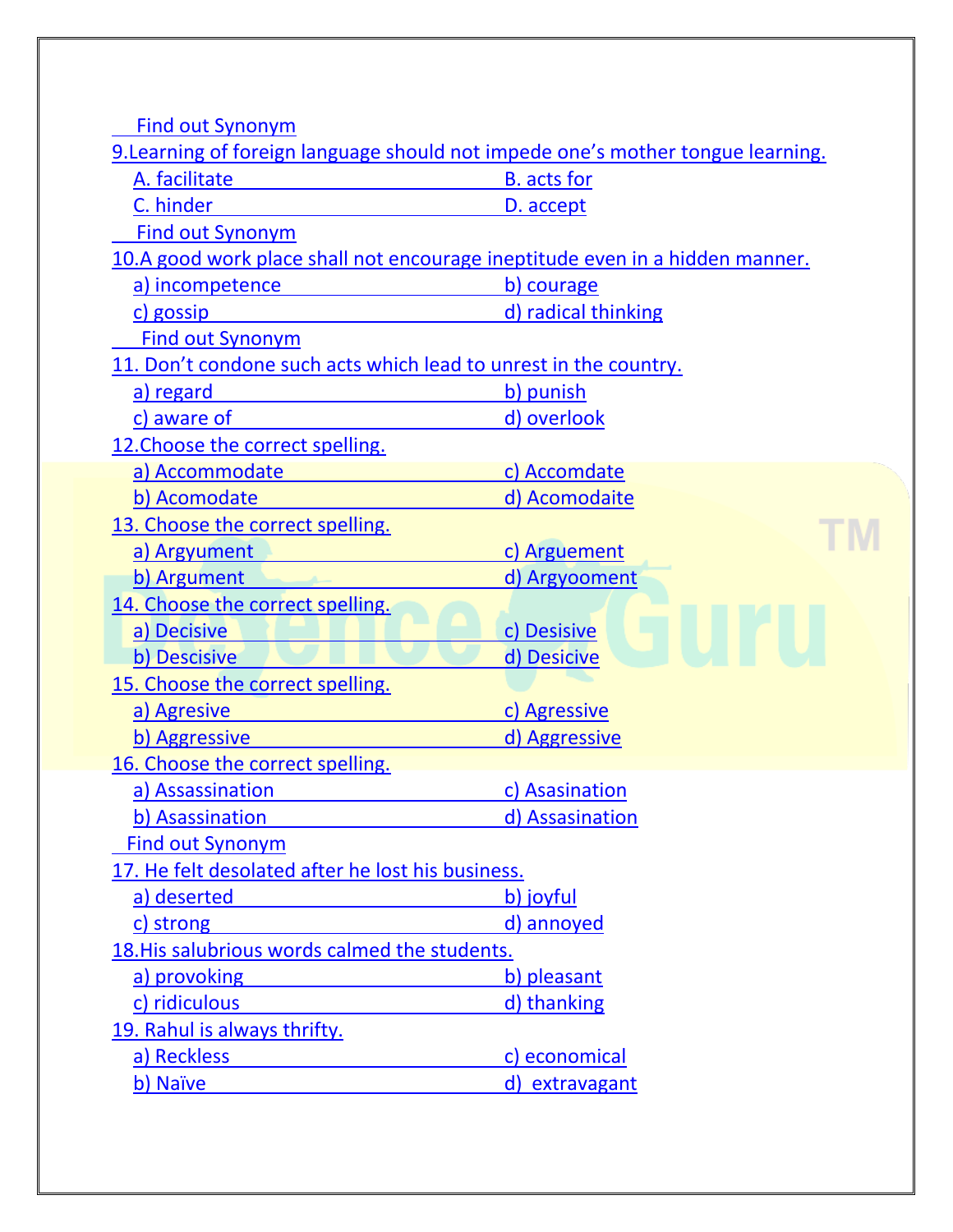| 20. Choose the correct spelling. |                   |
|----------------------------------|-------------------|
| a) Competiter                    | c) Competitre     |
| b) Competitore                   | d) Competitor     |
| 21. Choose the correct spelling. |                   |
| a) Mountaneous                   | c) Mountaineous   |
| b) Mountenous                    | d) Mountainous    |
| 22. Choose the correct spelling. |                   |
| a) Etiquette                     | c) Etiequtte      |
| b) Etiquete                      | d) Etequette      |
| 23. Choose the correct spelling. |                   |
| a) Curriculam                    | c) Curiculem      |
| b) Curiculum                     | d) Curriculum     |
| 24. Choose the correct spelling. |                   |
| a) Embarassment                  | c) Embbarasment   |
| b) Embrasement                   | d)Embarrassment   |
| 25. Abstract Noun of Waddle      |                   |
| a) Waddles                       | c) Waddles        |
| b) Waddled                       | d) Waddler        |
| 26. Abstract Noun of Augment     |                   |
| a) Augments                      | c) Augmentation   |
| b) Augmenting                    | d) Augmented      |
| 27. Abstract Noun of Adroit      |                   |
| a) Android                       | c) Adroitness     |
| b) Adroits                       | d) Adroitly       |
| 28. Plural of Curriculum         |                   |
| a) Curricular                    | c) Co-Curricular  |
| b) Curricula                     | d) Circular Vitae |
| 29. Abstract Noun of Vicious     |                   |
| a) Viciouses                     | c) Viciously      |
| b) Viciousness                   | d) Viciousful     |
| 30. Plural of Lass               |                   |
| a) Lasses                        | c) Lassie         |
| b) Lessees                       | d) Lassa          |
| 31. Synonym of Waddle            |                   |
| a) Torrent                       | c) Termagant      |
| b) Toddle                        | d) Tranquilize    |
| 32. Synonym of Lumber            |                   |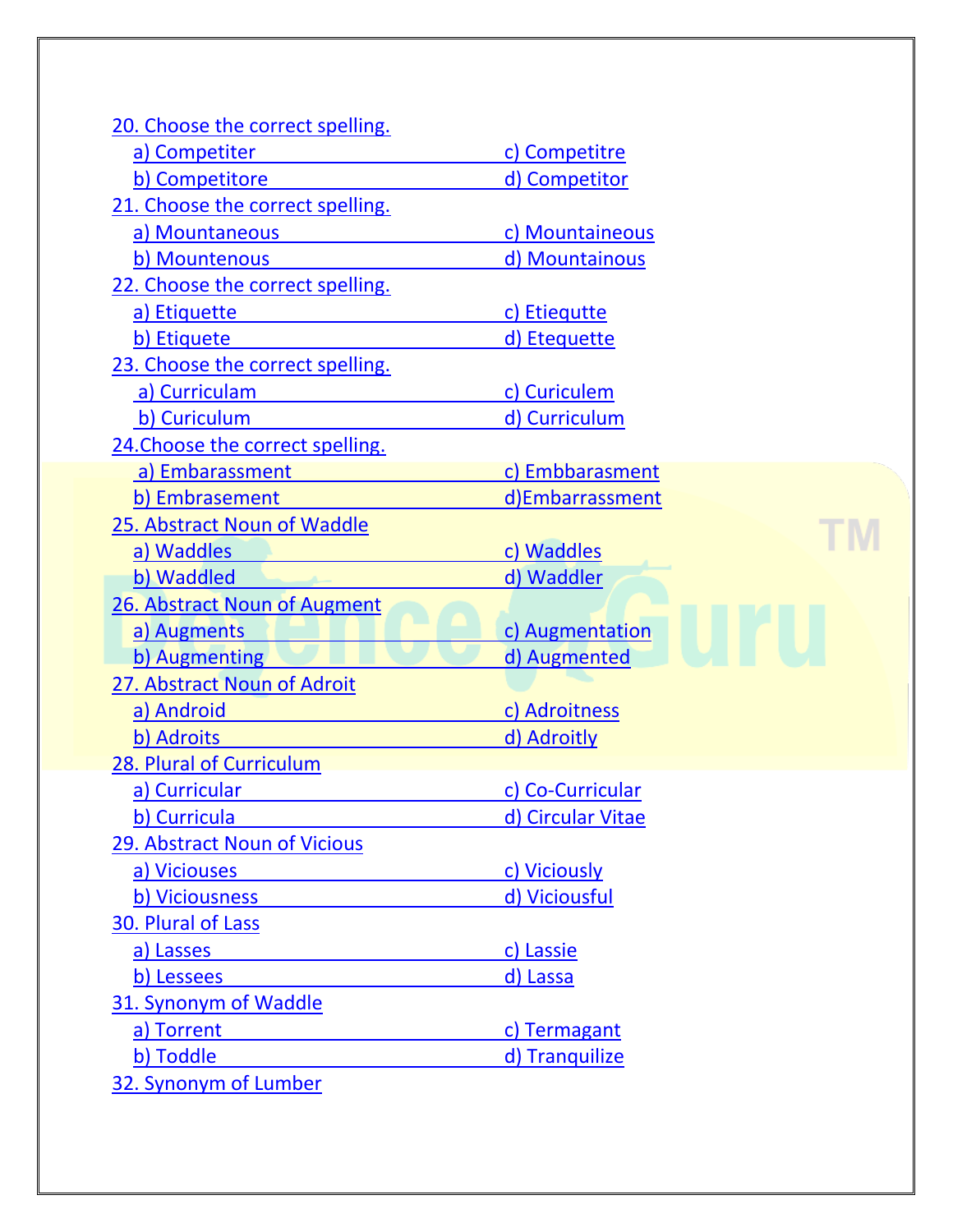| a) Allure                    | c) Acclimatize      |
|------------------------------|---------------------|
| b) Astonish                  | d) Amass            |
| 33. Chauffeur is a           |                     |
| a) Verb                      | c) Adjective        |
| b) Noun                      | d) Both a and b     |
| 34. Adjective of Chauvinism  |                     |
| a) Chauvinist                | c) Chauvinistically |
| b) Chauvinism                | d) Chauffeur        |
| 35. Synonym of Jeopardize    |                     |
| a) Enervation                | c) Eloquent         |
| b) Egg on                    | d) Endanger         |
| 36. Synonym of Audacious     |                     |
| a) Injustice                 | c) Intrepid         |
| b) Inclination               | d) Integrity        |
| 37. Synonym of Jingoism      |                     |
| a) Celerity                  | c) Cynic            |
| b) Chauvinism                | d) Cynosure         |
| 38. Adjective of Abyss       |                     |
| a) Abyssinia                 | c) Abysmally        |
| b) Abyssal                   | d) Abysmal          |
| 39. Adjective of Calamity    |                     |
| a) Calamitous                | c) Calumny          |
| b) Calamite                  | d) Calamites        |
| 40. Adjective of Disaster    |                     |
| a) Desist                    | c) Disastrously     |
| b) Disastrous                | d) Distress         |
| 41. Adjective of ruin        |                     |
| a) Ruining                   | c) Ruinous          |
| b) Ruins                     | d) Ruminator        |
| 42. Adjective of Cache       |                     |
| a) Caches                    | c) Caching          |
| b) Cachectically             | d) Cachectic        |
| 43. Verb of Pretty           |                     |
| a) Prettiness                | c) Prettify         |
| b) Prettily                  | d) Pretties         |
| 44. Abstract Noun of Collate |                     |
| a) Collation                 | c) Collates         |
|                              |                     |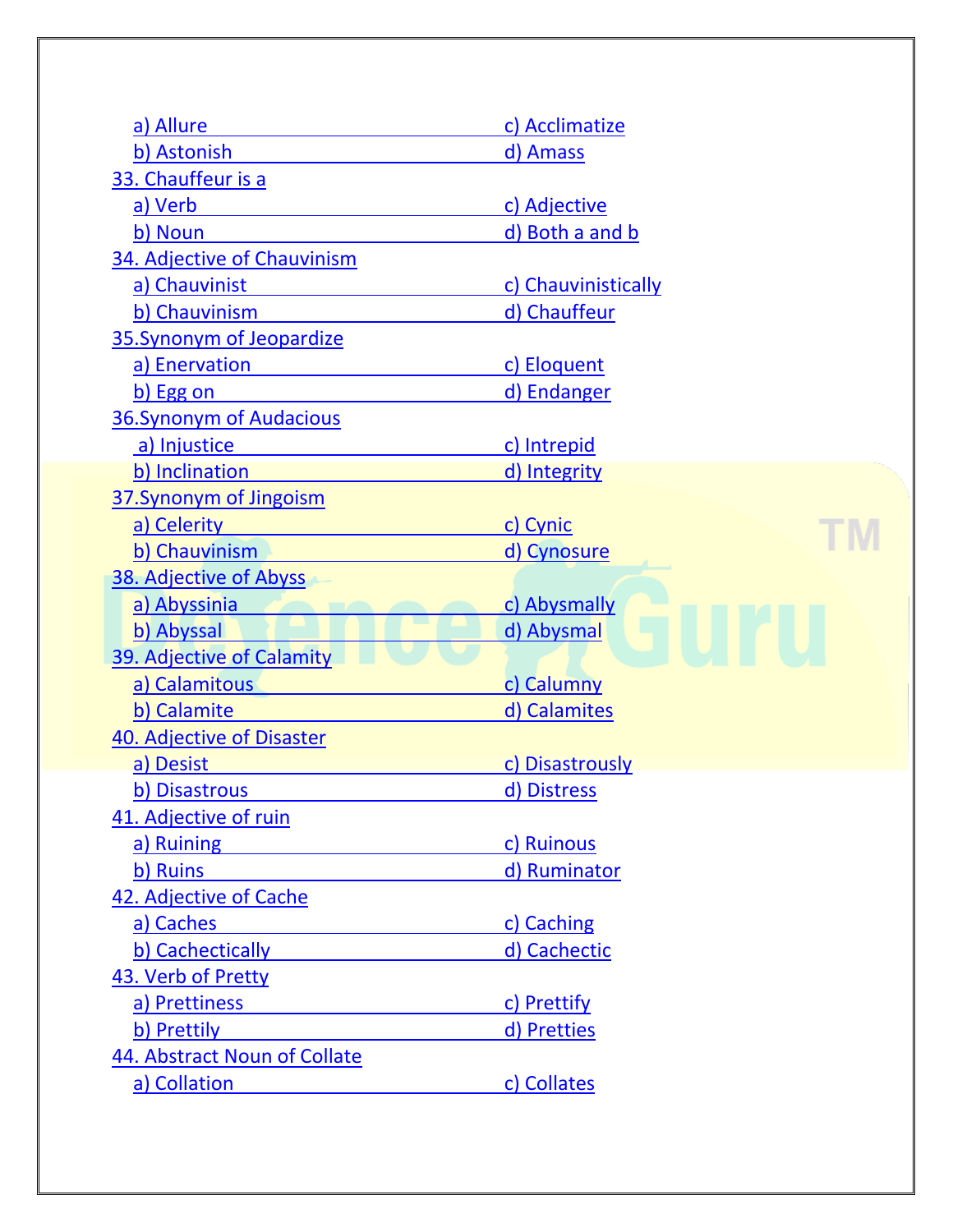| b) Collated                            | d) Collating   |
|----------------------------------------|----------------|
| 45. Adjective of Whim                  |                |
| a) Whimsy                              | c) Whimsically |
| b) Whimsical                           | d) Whims       |
| <b>46. Abstract Noun of Capricious</b> |                |
| a) Capriciously                        | c) Capricorn   |
| b) Capriciousness                      | d) Cataract    |
| 47. Adjective of Rancor                |                |
| a) Rancorous                           | c) Ranker      |
| b) Rancor's                            | d) Rescoring   |
| 48. Noun of Desperate                  |                |
| a) Desperately                         | c) Dispersion  |
| b) Desperateness                       | d) Dispersions |
| 49. Synonym of Agile                   |                |
| a) Bale                                | c) Belabor     |
| b) Brisk                               | d) Bedizen     |
| 50. Abstract Noun of Brisk             |                |
| a) Brisked                             | c) Briskness   |
| b) Briskly                             | d) Briskest    |
|                                        |                |
|                                        |                |